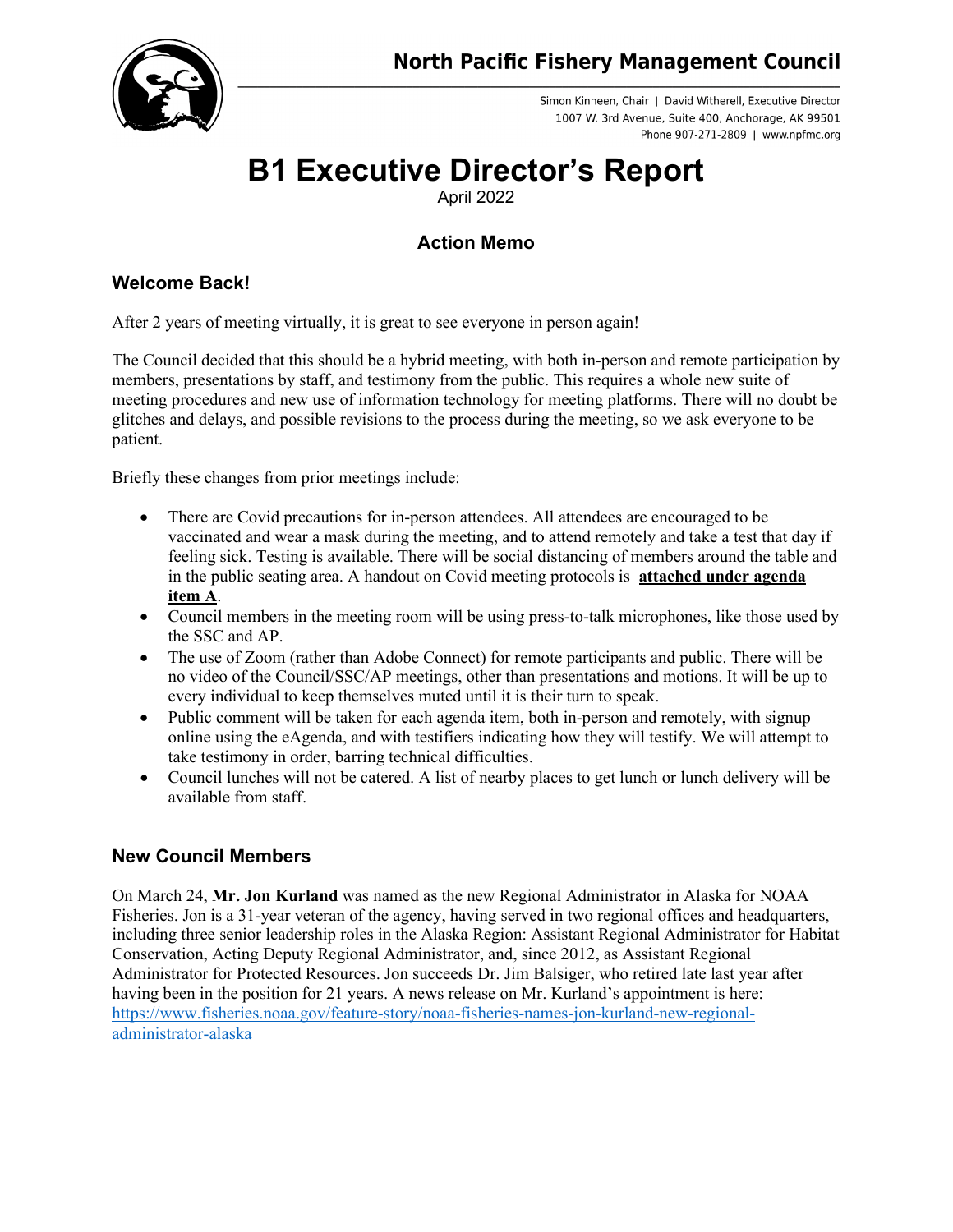On March 14, **Ms. Sara Boario** started as the new Regional Director for US Fish and Wildlife Service Alaska Region. Ms. Boario most recently served as the Assistant Regional Director for External Affairs in Alaska, where she has distinguished herself as not only a Service leader on cross-cutting efforts with Tribes and local governments, but also as a prominent voice on diversity issues. A news release on Ms. Boario's appointment is here: [https://www.fws.gov/story/2022-03/services-new-alaska-regional-director](https://www.fws.gov/story/2022-03/services-new-alaska-regional-director-announced?fbclid=IwAR3ZWIE2b7t_sZd1VyZ-lxuWM_Wsqw8Y5FPR0pMXJqvHuXKmUcZjrjbkmiA)[announced?fbclid=IwAR3ZWIE2b7t\\_sZd1VyZ-lxuWM\\_Wsqw8Y5FPR0pMXJqvHuXKmUcZjrjbkmiA](https://www.fws.gov/story/2022-03/services-new-alaska-regional-director-announced?fbclid=IwAR3ZWIE2b7t_sZd1VyZ-lxuWM_Wsqw8Y5FPR0pMXJqvHuXKmUcZjrjbkmiA)

Welcome aboard Jon and Sara! We look forward to working with you.

#### **Mr. Mezirow Honored by the IGFA**

On March 24, the International Game Fish Association bestowed the prestigious Tommy Gifford Award to Andy Mezirow and five other recipients in recognition of their extraordinary contributions to the advancement of sport fishing through innovation, outstanding catches or noteworthy examples of leadership in their trade. More information on the award can be found here: [https://igfa.org/2021/12/03/2022-tommy-gifford](https://igfa.org/2021/12/03/2022-tommy-gifford-awards-ceremony/)[awards-ceremony/](https://igfa.org/2021/12/03/2022-tommy-gifford-awards-ceremony/) Congratulations Andy!



#### **Dr. Stram Selected as Fulbright Specialist**

Dr. Diana Stram has been selected as a Fulbright specialist to work for the Ministry of Fisheries in Madagascar for their project: Blue Economy and Fisheries Policies Development. A press release is **attached**. In this role, Diana will work in the Ministry offices with their fisheries policy team. The main focus will be addressing policy guidance and developing ideas to apply new directives on adhering to the fisheries sustainability provisions, directly addressing their progress on moving towards the Blue Economy. As such, Diana will be providing the Ministry with specific examples of sustainability concepts using the framework employed by the North Pacific Council.

The objective will be to meet ecosystem-based fishery management goals for the Ministry's consideration in refining their current programs and management. In doing so, Diana will be holding seminars, developing educational briefing materials, and conducting in-person meetings with diverse managers and stakeholders to apply the North Pacific Council framework to Madagascar. Specific areas of interest to the Council are discussions of climate resilient fisheries policies and broad stakeholder participation in fisheries management. Participation in this project will highlight the ongoing management of our Council and showcase the goals and objectives of our management system globally as well as provide additional informational and educational materials for the Council website and briefing materials afterwards.

Throughout this 33-day Fulbright post which begins April 22, Diana will be working remotely to monitor her ongoing tasks. She will return in time for the June 2022 Council meeting.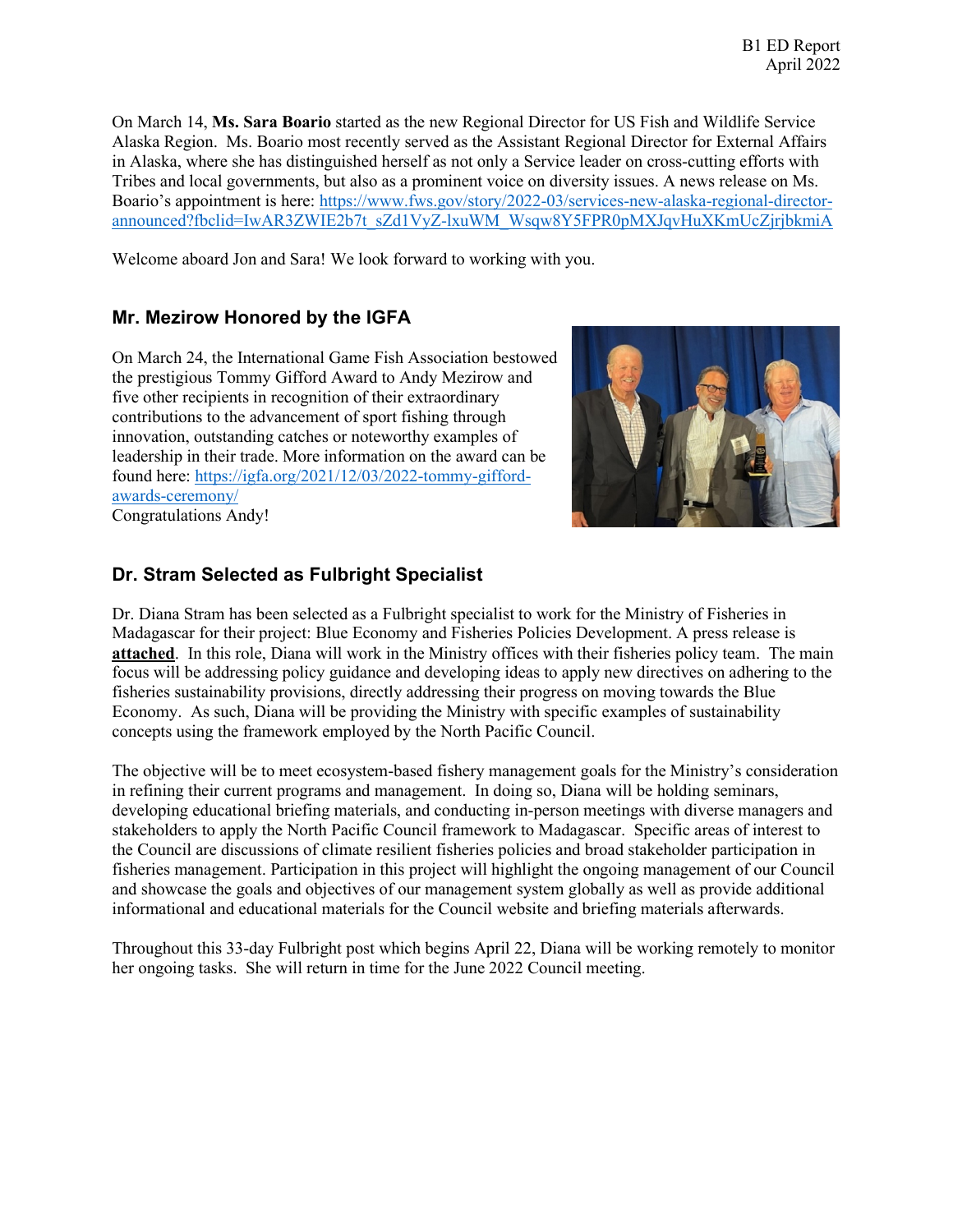#### **Cultural Awareness Training**

Council members participated in a virtual, two-day cultural awareness training, "Alaska Native Governance & Protocols" hosted by First Alaskans Institute on March 16 and 17, 2022. The training covered Alaska Native cultural worldviews, governance structures, and other laws affecting everyday life for Alaska Native Tribes and their members. Council members found the training to be highly engaging and informative, providing Council members with a better understanding of Alaska Native perspectives, the diversity of these perspectives, and some of the challenges Alaska Native Tribes and their members may face when engaging the Council's decision-making process.

#### **Yukon Salmon Summit**

On February 28 – March 2nd, 2022, the Tanana Chiefs Conference (TCC) held the Yukon Salmon Summit in Fairbanks, AK. The Summit focused on Indigenous Knowledge and Tribal governance to support ecosystem stewardship from the ocean to the headwaters. On March 2<sup>nd</sup>, agency staff and other partners were invited to participate in the Summit. Council member Mr. Bill Tweit attended in-person while Dr. Diana Stram and Dr. Kate Haapala (Council staff) attended the Summit virtually. A list of Tribal priorities and concerns shared from participants at the Summit is **attached**.

The third day of the Summit provided an opportunity for Tribal and community members from across the Yukon River to dialogue with agency staff about their priorities (e.g., increased involvement of Alaska Native Elders, hands-on learning in communities, capacity building, and more). As part of this dialogue, Tribal members shared their concerns over salmon run abundance, subsistence fishing closures, food security, and being able to maintain cultural practices and subsistence ways of life. The Council was able to share its current approach to salmon bycatch management and broader efforts for ecosystem-based fisheries management. Overall, the Summit provided an opportunity for the Council to build new relationships, answer questions related to existing salmon bycatch management programs, and better understand the current concerns of Tribes and communities across the Yukon River.

## **Reflections on the Council Process**

The Executive Committee, with the AP and SSC leadership, met on March 14 to discuss the "Reflections on the Council Process" paper from February (see: [https://tinyurl.com/councilreflection\)](https://tinyurl.com/councilreflection) and develop recommendations for consideration by the full Council. A summary of that meeting is **attached**. I envision that the Council will receive this report as part of the B-1 presentations, hear public testimony under both B-1 and E-1, and potentially take some action to further evaluate changes during Staff Tasking.

## **Annual IFQ Report to the Fleet**

AKFIN, in conjunction with NMFS, has provided an annual IFQ Report to the Fleet, **attached**. The report was last created in 2014, and in April 2021, the IFQ Committee and Council requested it be renewed. The new report format is a simplified data report.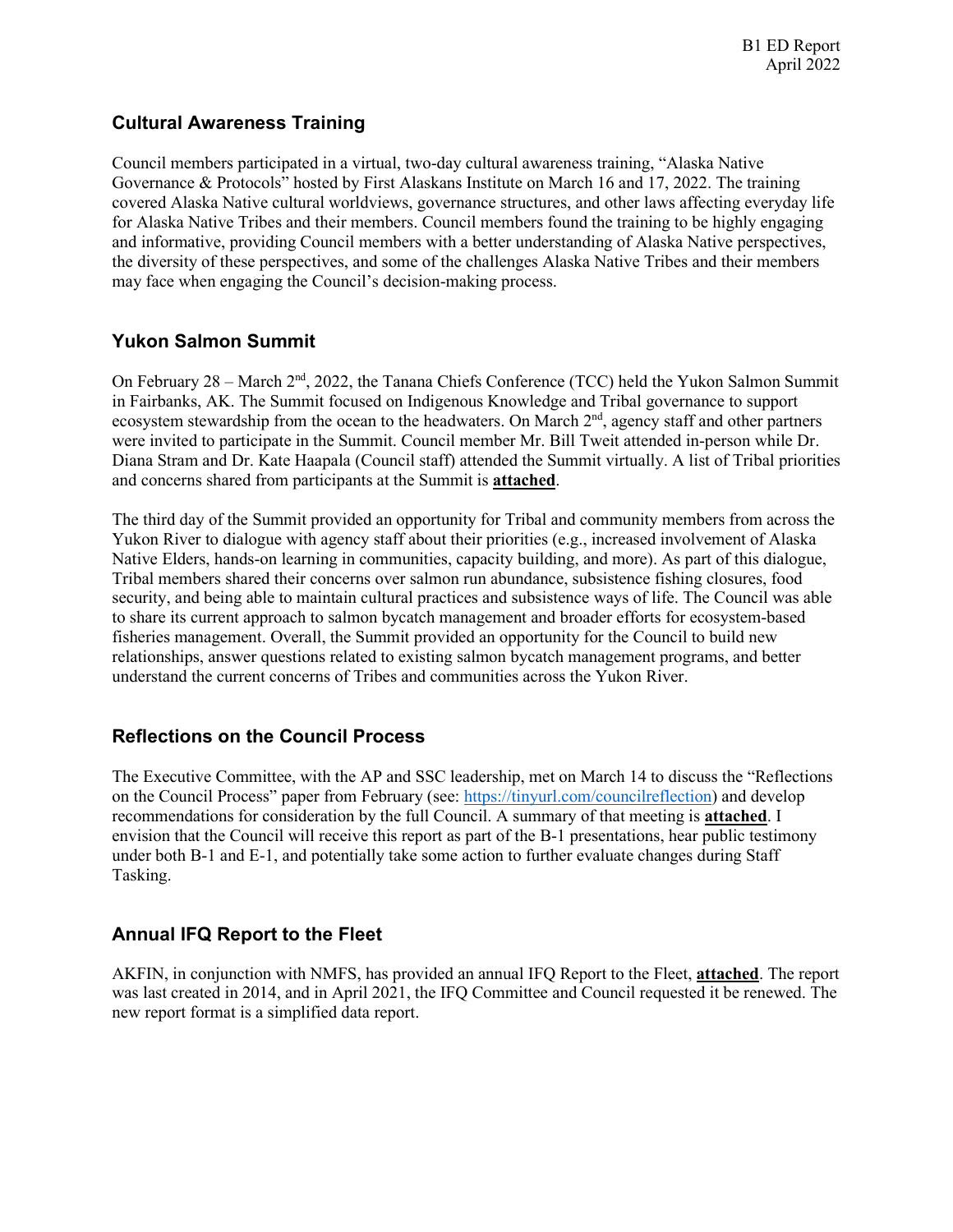#### **Federal Survey Mitigation Implementation Strategy for Offshore Wind Energy Development**

To support the Biden-Harris Administration's goals of advancing offshore wind energy production, NOAA Fisheries and BOEM developed a [Draft Federal Survey Mitigation Strategy](https://gcc02.safelinks.protection.outlook.com/?url=https%3A%2F%2Fwww.fisheries.noaa.gov%2Ffeature-story%2Fnoaa-fisheries-and-bureau-ocean-energy-management-announce-efforts-mitigate-impacts&data=04%7C01%7Ckarla.bush%40alaska.gov%7C3415efed181c4328a0d508da12770df6%7C20030bf67ad942f7927359ea83fcfa38%7C0%7C0%7C637842599790385314%7CUnknown%7CTWFpbGZsb3d8eyJWIjoiMC4wLjAwMDAiLCJQIjoiV2luMzIiLCJBTiI6Ik1haWwiLCJXVCI6Mn0%3D%7C3000&sdata=otk8pIDLZqdjug4xc94jfjN4WZ0fYsZr4xYHp%2B6o1Fs%3D&reserved=0) to address anticipated impacts of offshore wind energy development on NOAA Fisheries' scientific surveys. The joint strategy underscores the shared commitment to advance offshore wind energy production responsibly while protecting marine biodiversity and promoting cooperative ocean use.

NOAA Fisheries' surveys are essential for the sustainable management of our nation's fisheries, recovery of protected resources, conservation of habitats and ecosystems, and understanding the impacts of climate change. The implementation strategy identifies the essential components of mitigating the impacts of offshore wind energy development on the surveys, as well as actions to accomplish the goals and objectives of mitigation. While this initial strategy focuses on the Northeast and Mid-Atlantic, it will serve as a model to address the impacts of offshore wind on NOAA Fisheries surveys nationwide. Read the full Draft Federal Survey Mitigation Implementation Strategy [here.](https://gcc02.safelinks.protection.outlook.com/?url=https%3A%2F%2Fmedia.fisheries.noaa.gov%2F2022-03%2FNOAA%2520Fisheries-and-BOEM-Federal-Survey-Mitigation_Strategy_DRAFT_508.pdf&data=04%7C01%7Ckarla.bush%40alaska.gov%7C3415efed181c4328a0d508da12770df6%7C20030bf67ad942f7927359ea83fcfa38%7C0%7C0%7C637842599790385314%7CUnknown%7CTWFpbGZsb3d8eyJWIjoiMC4wLjAwMDAiLCJQIjoiV2luMzIiLCJBTiI6Ik1haWwiLCJXVCI6Mn0%3D%7C3000&sdata=u%2BTOo2V9YLt2ROWtStZbp9rpDElaZ933bcsaEsBgEus%3D&reserved=0) To submit comments, visit [regulations.gov](https://gcc02.safelinks.protection.outlook.com/?url=http%3A%2F%2Fregulations.gov%2F&data=04%7C01%7Ckarla.bush%40alaska.gov%7C3415efed181c4328a0d508da12770df6%7C20030bf67ad942f7927359ea83fcfa38%7C0%7C0%7C637842599790385314%7CUnknown%7CTWFpbGZsb3d8eyJWIjoiMC4wLjAwMDAiLCJQIjoiV2luMzIiLCJBTiI6Ik1haWwiLCJXVCI6Mn0%3D%7C3000&sdata=hwCc%2BtHgn0osJdAZ4PdcTSWRmj8%2FxkmztYCQ%2FDXlg3E%3D&reserved=0) and search for [docket BOEM-2022-0012.](https://gcc02.safelinks.protection.outlook.com/?url=https%3A%2F%2Fwww.regulations.gov%2Fdocket%2FBOEM-2022-0012&data=04%7C01%7Ckarla.bush%40alaska.gov%7C3415efed181c4328a0d508da12770df6%7C20030bf67ad942f7927359ea83fcfa38%7C0%7C0%7C637842599790385314%7CUnknown%7CTWFpbGZsb3d8eyJWIjoiMC4wLjAwMDAiLCJQIjoiV2luMzIiLCJBTiI6Ik1haWwiLCJXVCI6Mn0%3D%7C3000&sdata=oMGjxHwyVrdSJhiMd6zTt0KS3qWhxP7ukc3lC4PQCig%3D&reserved=0) The deadline to submit comments is May 6, 2022.

## **Council Written Comment Policy**

At every meeting, staff reports publicly to the Council on any comments removed from the commenting system, and the rationale for removal, so that we can monitor and revise the process as needed to address unanticipated events. The April meeting comment period was open for 15 days, from March 18 to noon on April 1. No submitted comments were removed.

## **Recent Staff and Council member activities**

- Bill Tweit attended Day 3 of the Yukon Salmon Summit hosted by the Yukon River Inter-Tribal Fish Commission and the Tanana Chiefs Conference, held in Fairbanks February 28-March 2. Several staff listened to the discussion remotely.
- On March 3, Kate Haapala and Diana Stram attended the Yukon-Kuskokwim Delta Regional Advisory Council meeting.
- On March 15, 17, 22, and 24 Kate Haapala attended the Collaboration with Native Nations and Tribal Consultation Training hosted by the Udall Foundation.
- On March 23, Diana Stram participated at a YRDFA board meeting on salmon bycatch.
- Sarah Marrinan and AP member Brian Ritchie attended the Recreational Fishing Summit on March 29-30 in Arlington, Virginia. [https://www.fisheries.noaa.gov/event/2022-national](https://www.fisheries.noaa.gov/event/2022-national-saltwater-recreational-fisheries-summit)[saltwater-recreational-fisheries-summit](https://www.fisheries.noaa.gov/event/2022-national-saltwater-recreational-fisheries-summit)